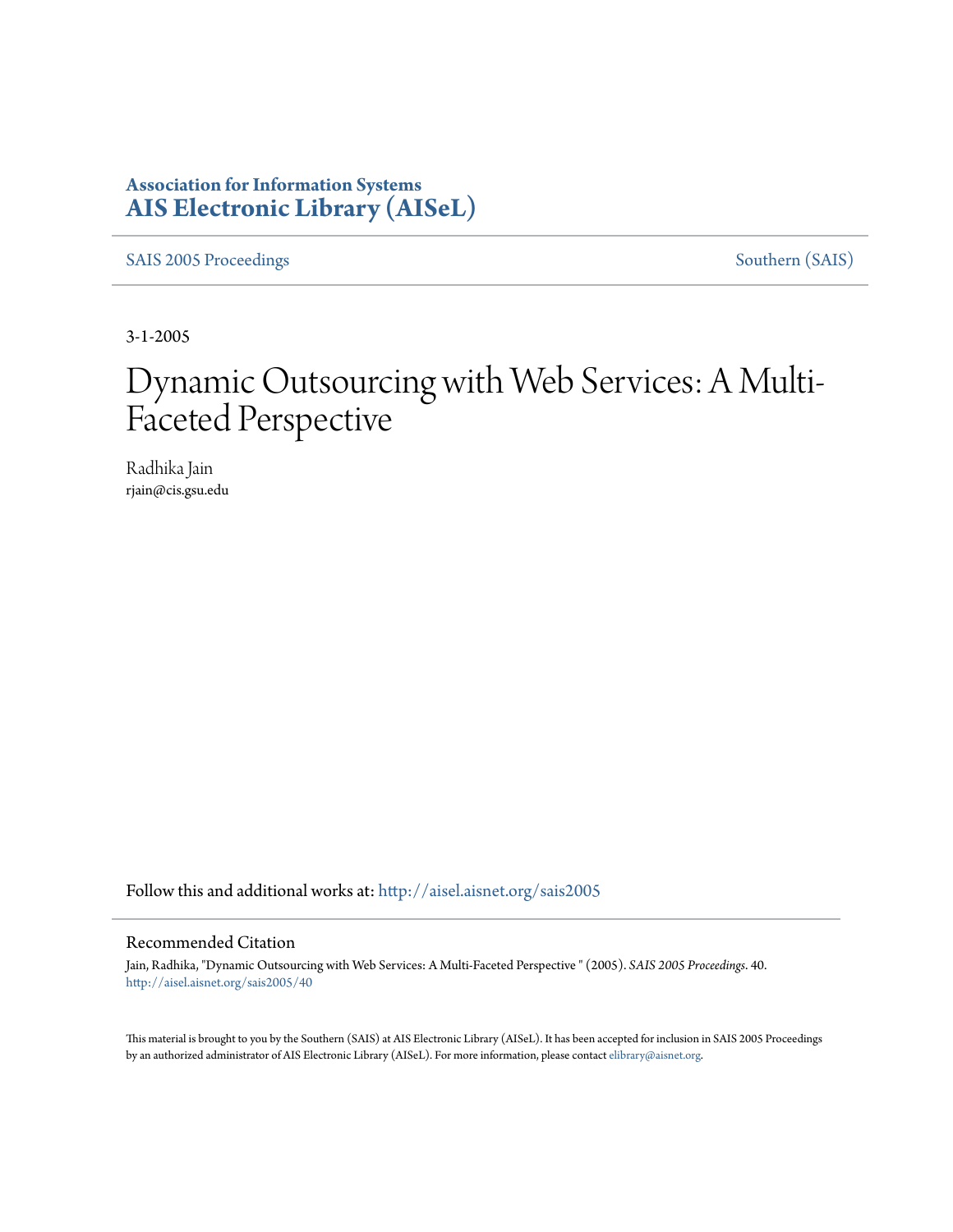# **DYNAMIC OUTSOURCING WITH WEB SERVICES: A MULTI-FACETED PERSPECTIVE**

**Radhika Jain Georgia State University**  rjain@cis.gsu.edu

## **Abstract**

-

*In a fully dynamic web services implementation, business processes are supported by allocating the underlying information processing tasks to many inter-operating service modules, each of which would be procured over the Internet from an on-line market for web services. In this research we propose to investigate the web services adoption phenomena from three different perspectives viz. business process outsourcing, innovation adoption, and web-based commerce. We use the 'technology-push and need-pull' framework and integrate it with dynamic outsourcing and web-based commerce factors to get the richer and deeper insight into the WS adoption phenomenon.* 

**Keywords:** Technology adoption, Technology-push, Need-pull, Business process outsourcing

# **Introduction and Motivation**

Outsourcing of IT activities and services has become increasingly common over the past decade, and in recent years the domain of outsourced activities has extended to IT-enabled business processes and services (Gurbaxani et al. 2002). Web services (Hereafter referred to as WS) take this concept one step further. WS, an emerging technology driven by the determination to securely expose business logic beyond the firewall, lets organizations encapsulate existing business processes, publish them as services, search for and subscribe to other services, and exchange information throughout and beyond the enterprise (Kaye 2003). In a fully dynamic WS implementation, business processes are supported by allocating the underlying information processing tasks to many inter-operating service modules, each of which would be procured over the Internet from an on-line market for  $WS<sup>1</sup>$  $WS<sup>1</sup>$  $WS<sup>1</sup>$ . Hagel and Brown (2001) suggest migrating to WS is not only a matter of adopting a new technology, but also requires broad organizational and managerial changes as well as the development of new kinds of capabilities. Since adoption of WS represents a major departure from the traditional way of executing business processes, it has major ramifications on the IT infrastructure with long-lasting effects.

Research question pursued in this study is: "What are the factors that influence adoption of web services-based application in organizations and in what ways are these factors differ from the adoption of other web-based applications?" The umbrella objective of this research is to understand and empirically investigate the factors influencing the WS adoption decision. To achieve the same, we explore this phenomenon from different viewpoints viz. business process outsourcing, innovation adoption, and web-based commerce to get a richer insight into it. *First*, popular business press and major proponents of WS have been promoting the use of WS for outsourcing business processes without many of the traditional outsourcing hassles. This has been apparent in the efforts made by these proponents in bringing this vision to reality, for example WSFL, XLANG, and BPEL4WS (Andrews et al. 2003). Since the service providers can now be subscribed/ unsubscribed to as and when needed, WS introduce innovative model of web-based on-demand business processes outsourcing (Leymann et al. 2002), making WS markedly different from traditional outsourcing. *Second*, Hitt et al. (1998) suggest that many firms use innovations in IT as a competitive weapon since use of new technology can contribute to strategic flexibility and increased

<span id="page-1-0"></span><sup>&</sup>lt;sup>1</sup> For example, suppliers can purchase process functionality in the form of a web service (not a software application) that could authenticate requests from manufacturers to examine their inventory and shipping records. Instead of buying software and its requisite platforms, each party would simply contract for process functionality and data services (Mooney et al. 2002).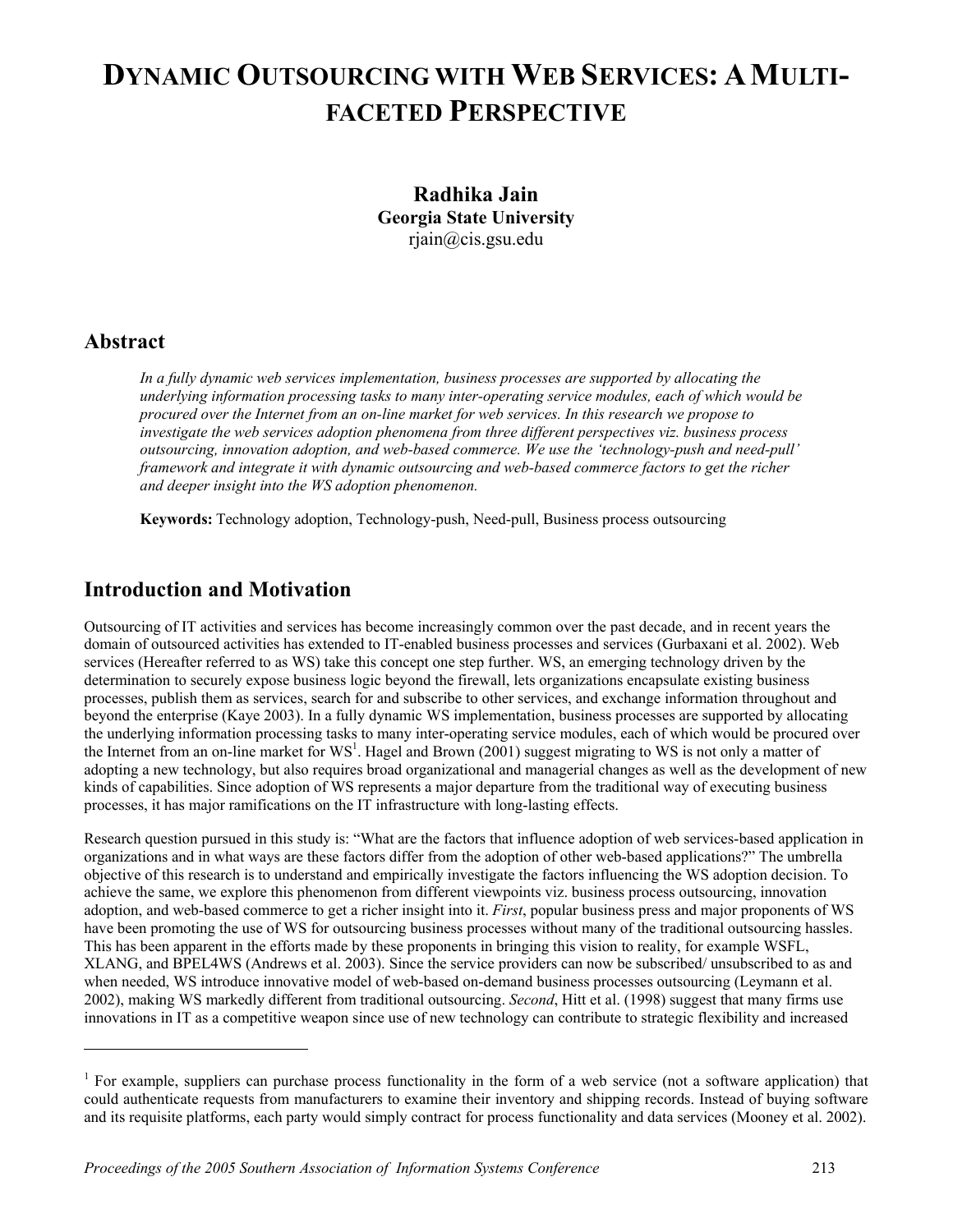speed of action. As per Swanson's typology<sup>[2](#page-2-0)</sup> (1994), Type III innovation of such kind (for example, WS in this case) is more likely when IS has strategic importance to the firm. This further demands in-depth investigation of the phenomenon from perspective of the innovation adoption of e-services. *Finally*, since WS are realized in the open hostile environment of the Internet with unfamiliar providers, examination of issues related to web-based commerce is essential.

# **Related Work**

In this section we provide brief background on each of abovementioned areas and draw upon that literature to address the research question<sup>[3](#page-2-1)</sup>.

## *Outsourcing*

Prior research on the IS/IT outsourcing has focused on issues such as i) factors influencing outsourcing decision (Benamati et al. 2002) ii) factors affecting success of outsourcing relationships (Lee 2001) iii) factors affecting/issues concerning global, offshore/near-shore outsourcing (Alan et al. 1996) iv) identification/impact of basic risks and risk mitigation of outsourcing (Willcocks et al. 1999), and v) impact of outsourcing on various organizational factors (Martinsons et al. 2001). Most of the prior research assumes traditional outsourcing relationship with the known, trusted service provider where Service Level Agreements (SLA) is negotiated beforehand and typically require long-term commitments.

With recent advances in communications and networking technology, other forms of outsourcing such as net-sourcing involving web-based application service providers (ASP) are changing the way outsourcing is typically done. There are primarily two interpretations of the term ASP. Kern et al. (2002) define it as outsourcing on a contractual or rental or `pay-asyou-use' access basis to centrally managed applications made available to multiple users from a shared data center over the Internet or other networks. Yankee Group defines it as the outsourcing of critical infrastructure for web-based e-commerce and other next-generation e-business applications and suggests that a true net-sourcing solution delivers a complete, turnkey infrastructure that accelerates e-business application deployment, minimizes downtime and lowers total cost of ownership (IntiraCorp 2000). We subscribe to the earlier definition as it focuses largely on the concept of process outsourcing rather than actual physical outsourcing of the infrastructure as suggested by the Yankee Group.

WS deliver this concept of net-sourcing, but with an additional twist to provide dynamic outsourcing (Ströbel 2000). Dynamic outsourcing involves a set of provider organizations competing in an electronic market. Whenever a service needs to be performed, the consumer organization dynamically selects the 'best' provider using XML-based technologies. This continues until, for example, either the service is no longer needed or some external factor with impacts on the overall outsourcing strategy changes. The relationship between consumer and provider organization in dynamic outsourcing is characterized by its short-term nature and a very loose coupling (Ströbel 2000). Very few studies have studied net-sourcing related issues (Kern et al. 2002) while to our best knowledge none has addressed such issues for web-based dynamic outsourcing.

## *Innovation Adoption*

 $\overline{\phantom{a}}$ 

When firms opt for WS for implementing their business processes, it has two additional consequences; software-as-service and on-demand web-based production and consumption of such services. With this, we review innovation adoption literature. We also briefly discuss technology acceptance literature as the two are closely related. Legris et al. (2003) in their metaanalysis of empirical research done with TAM conclude that most research investigated the introduction of office automation or systems development tools and urged that future research needs to focus on acceptance/adoption issues for the software used for realizing business processes. As Day and Herbig (1990) suggest consumer adopters differ from organizational adopters in several ways.

Frambach and Schillewaert (2002) discuss various factors affecting innovation adoption at organizational level for example, supplier marketing efforts, social network, environmental influences, adopter characteristics, and perceived innovation

<span id="page-2-0"></span> $2$  Swanson defines different types of IS innovation. Type I innovation is defined as process innovation restricted to the functional IS core, other aspects of business are mostly indirectly affected, through gains in IS efficiency. Type II innovation applies IS products and services to the administrative core of the host organization business. Type III integrates IS products and services with core business technology, and typically impacts upon general business administration as well.

<span id="page-2-1"></span><sup>&</sup>lt;sup>3</sup> For the sake of brevity, we cite only those studies that have synthesized and/or reviewed prior literature, given the numerous studies done in these areas.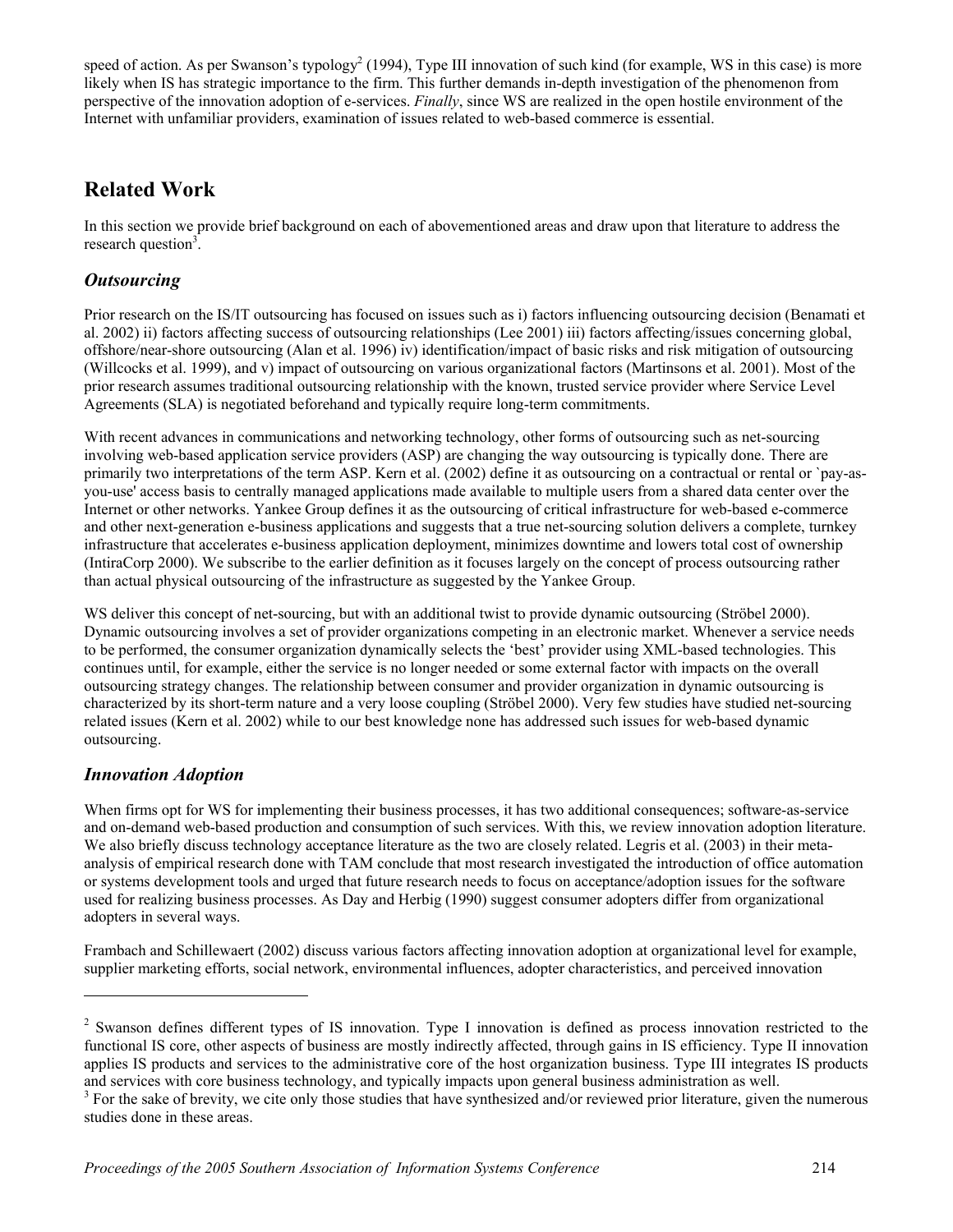characteristics. Chau and Tam (2000) review past innovation adoption research and suggest a research model of factors affecting the decision for open-systems adoption using the 'Technology Push–Need Pull (TP-NP)' concept stating inadequacy of existing innovation diffusion theories to explain adoption of complex organizational technology. Dembla et al. (2003) address the adoption of web-based transaction processing services, but don't make any distinction of software-asservice nor do they account for issues we consider in the next sub-section. As Straub et al. (2002) suggest, it is necessary to distinguish between traditional and web-based services. Little research has addressed issues with software-as-service for B2B web-based commerce rather than software-as-product/system.

#### *Web-based Commerce*

Web services-based applications make use of internet-based communication platform in order to access the functionality provided by the web services. This implies that when studying the adoption of web services by organizations, it is important to capture the perceptions of the organizations about the web-based communication platform and standards associated with them. Although many studies have investigated influencing factors enabling Enterprise Data Interchange (EDI) adoption (Teo et al. 2003) there is a dearth of research in the area of webEDI. There have been studies that identify differences and similarities between EDI and Internet adoption (Mehrtens et al. 2001). Since WS operate in open and hostile environment of the Internet, security related issues are important. Factors that enable the adoption of B2C web-based commerce should also be applicable to adoption of B2B web-based commerce to a certain extent. Several studies (Straub et al. 2002) have been conducted to identify the possible factors driving adoption of web-based consumer services where consumers either receive a tangible good or access to the functionality provided by a web-portal.

## **Research Framework**

factors to derive our theoretical framework (See F[igure](#page-3-0) 1) to get a richer insight into the factors that influence WS adoption Although there are many innovation adoption models, we employ Chau and Tam's (2000) TP-NP innovation adoption framework as it considers the nature of technology. We then integrate it with dynamic outsourcing and web-based commerce by organizations. In the next subsection, we briefly detail our hypotheses.

<span id="page-3-0"></span>

**Figure 1: Research Framework** 

## *Technology Push Factors*

The Technology Push School of thoughts suggests that innovation is driven by science, and thus drives technology and application: scientific discovery triggers the sequence of events which end in diffusion or application of the discovery (Chau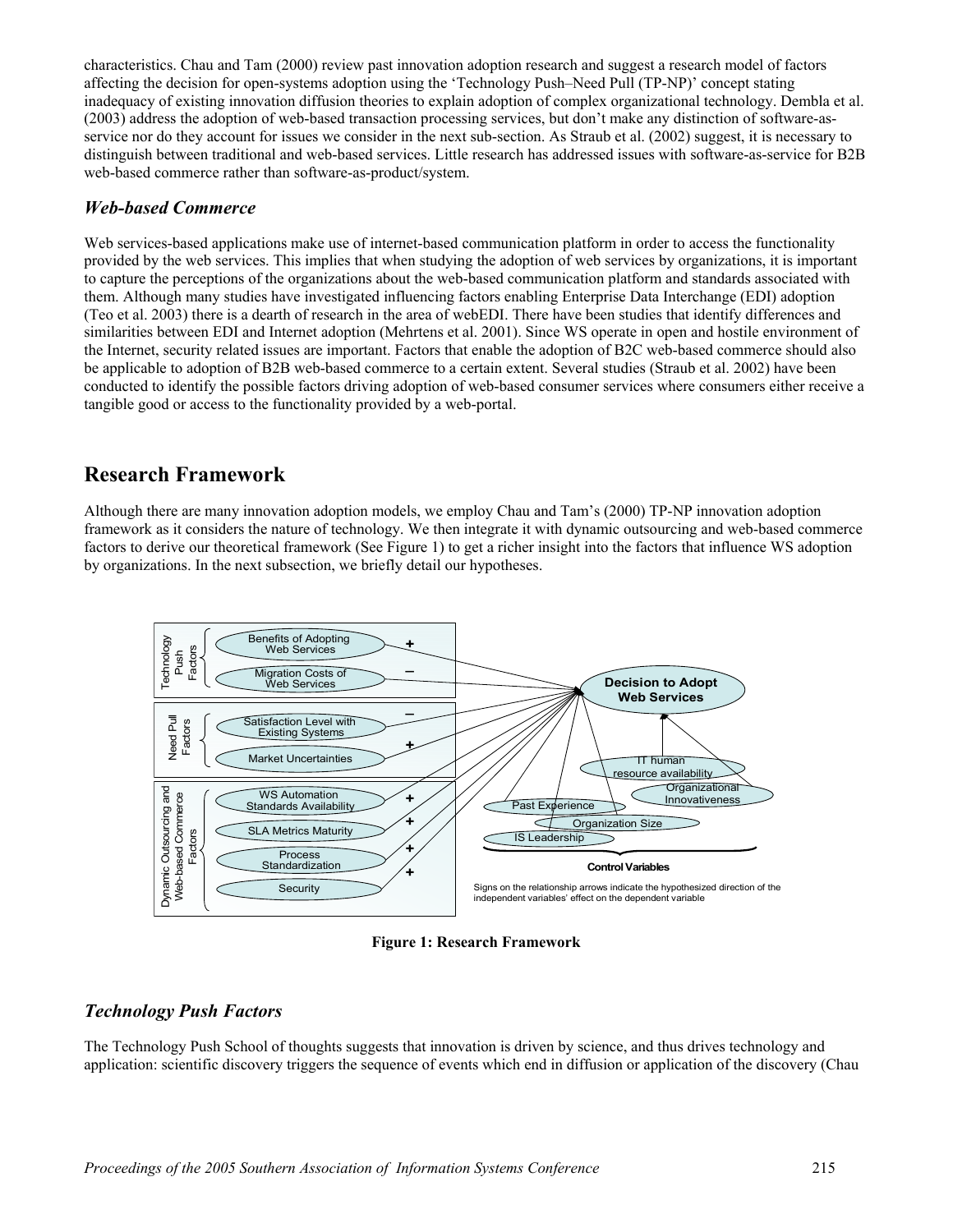et al.  $2000)^4$  $2000)^4$ .

Benefits of adopting WS: This factor represents the benefits of WS with respect to the organization's specific setting (Chau et al. 1997). WS enables disparate applications running on different machines to easily exchange data with one another without requiring additional, proprietary third-party software or hardware. Thus, their implementation is likely to result in decreased integration costs, increased flexibility and improved software reusability (Milroy et al. 2002).

*H1a: Greater the benefit of WS to the organization, greater is the likelihood of WS adoption.* 

Migration costs of WS: Though cost and a reduction in complexity are two of the major benefits of WS, changes to IT architecture may be perceived complex (Tornatzky et al. 1982) based on maturity level of IS department and may incur significant costs if IT personnel needs to be trained (Chau et al. 2000). This will impact the decision to adopt WS.

*H1b: Higher the perceived migration cost of WS to the organization, lesser is the likelihood of WS adoption.* 

#### *Need Pull Factors*

-

The Need Pull proponents argue that user needs are the key drivers of adoption. Zmud (1984) also find that need pull innovations are characterized by higher probabilities for commercial success.

Satisfaction level with existing systems: When organizations perceive performance gap with their existing computing infrastructure in terms of their price/performance ratio or inability to fulfill organization's strategic needs or goals, organizations seek alternative options that possess or promise solutions to their existing systems problem (Chau et al. 2000).

*H2a: Lower the satisfaction level with the existing infrastructure of the organization, greater is the likelihood of WS adoption.* 

Market Uncertainties: Imitation and communication among industry competitors and marketing efforts by the technology vendors have strong influence on the adoption of innovative e-commerce application by organizations (Santos et al. 1998). When organizations are faced with complex and rapidly changing environment, IT innovations are deemed necessary.

*H2b: Higher the level of market uncertainties felt by the organization, greater is the likelihood of WS adoption.* 

#### *Dynamic Outsourcing and Web-based Commerce Factors*

The prior work on outsourcing has assumed the stable contracts with the known provider parties. Since the goal of dynamic deployment of WS is to lower the need for human intervention in business processes, importance of enabling standards and technologies is paramount.

Process Standardization: Strobel (2000) suggests that many firms reengineer their existing processes according the reference models, templates and patterns of the application platform chosen to minimize customization efforts, thus standardizing them. He also suggests that outsourcing is typically done where high standardizations are widespread. Having the standardized, well defined processes and task elements already existing, it is likely to reduce organizations effort to implement WS, making it an enticing alternative.

#### *H3a: Higher the level of process standardization within the organization, greater is the likelihood of WS adoption.*

WS Automation Standards: This factor relates to the maturity and significance of the standards that enable effective functionality of WS, for example automated run-time discovery of the best possible task provider. Currently these standards do not support semantic discovery of the service providers, which can further result into more precise discovery of service provider as per organizations' defined needs.

#### *H3b: Higher the level of maturity of WS automation standards and technologies, greater is the likelihood of WS adoption.*

Service Level Agreement (SLA) Metrics Standards: SLA metrics are at the heart of any outsourcing initiative (Cameron et al. 2002). With full blown WS deployment, the service providers are unknown until the runtime. Thus the significance and maturity of standards enabling such SLA specification and negotiation is crucial for WS adoption.

<span id="page-4-0"></span><sup>&</sup>lt;sup>4</sup> Zmud (1984) suggests that while innovation may be induced by either a performance gap or by recognizing promising new technology, successful innovation is most likely to occur when a need and the means to resolve it emerge simultaneously.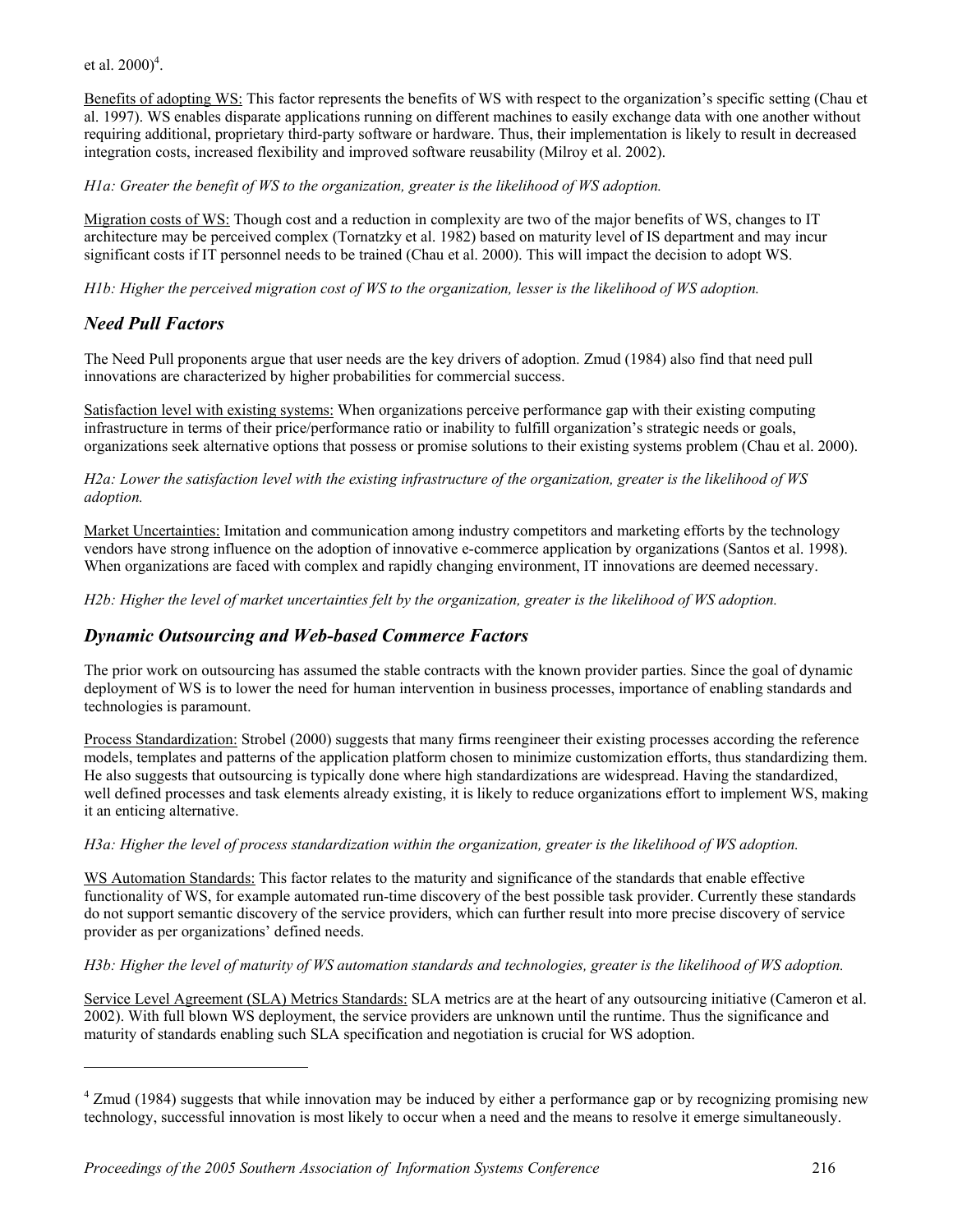*H3c: Higher the level of maturity of SLA specification and negotiation standards, greater is the likelihood of WS adoption* 

Security: Security in general has been one of the major issues when conducting transactions online. It becomes fundamental for WS, as they execute critical business processes/exchange data with remote systems, which opens up a door on those systems to the outside world (Fontana 2002). Thus maturity of WS security standards will affect the WS adoption.

*H3d: Higher the maturity of security standards, greater is the likelihood of WS adoption.*

#### *Control Variables*

Prior research on innovation adoption suggests a number of additional factors be included in the model because of their potential influence on the innovation adoption decision, to eliminate possible confounds. These factors include organization contextual variables (Nystrom et al. 2002) such as organization size, IT human-resource availability, innovativeness and past experience with similar technology (Teo et al. 2003). Usually, size is found to be positively related to innovation adoption. This, it is argued, is because larger organizations feel a greater need to adopt innovations in order to support and improve their performance. On the other hand, it is argued also that smaller organizations are more flexible and innovative, resulting in an enhanced receptiveness towards new products. These apparently contrary relations and results may be largely attributable to the correlation of organization size with other variables, such as structure, strategy, and culture (Frambach et al. 2002). Past researchers have found empirical relationship between human resource availability and innovation adoption. Chau et al. (1997; 2000) suggest that this may be because larger organizations have higher tolerance levels when innovations fail. Finally, Sharma and Rai (2003) suggest that IS leadership also influences organization intention to innovation adoption. We use these aforementioned variables as control variables to minimize any confounding effects.

## **Contributions**

This study has novel contributions as it combines insights from different research streams and emerging industrial standards knowledge bodies. By using TP-NP theoretical framework, it pulls in unique aspects of the technology that were usually ignored in the past innovation studies. Since TP-NP framework though appealing has not been widely used, this study may provide further insights into its applicability for studying complex technology adoption by the organizations. Currently we're developing and validating measures for our framework.

## **References**

- 1. Alan, M., S. Mitra and S. Narasimhan (1996). "Offshore outsourcing of software development and maintenance: A framework for issues." Information & Management **31**(3): 165-175.
- 2. Andrews, T., F. Curbera, H. Dholakia, Y. Goland, J. Klein, F. Leymann, K. Liu, D. Roller, D. Smith, I. Trickovic, S. Weerawarana and S. Thatte (2003). BPEL4WS 1.1, BEA Systems, IBM, Microsoft, SAP AG, Siebel Systems.
- 3. Benamati, J. and T. Rajkumar (2002). "The Application Development Outsourcing Decision: An Application Of The Technology Acceptance Model." Journal of Computer Information Systems **42**(4): 35-48.
- 4. Cameron, B., D. Chookaszian, E. Cunningham, P. Donald, H. Glasspiegel, E. Gray and D. Grossman (2002). The Fast-Developing World of Business Process Outsourcing, Sourcing Interests Group**:** 1-78.
- 5. Chau, P. and K. Tam (1997). "Factors affecting the adoption of open systems: An exploratory study." MIS Quarterly **21**(1): 1-23.
- 6. Chau, P. and K. Tam (2000). "Organizational adoption of open systems: a `technology-push, need-pull' perspective." Information & Management **37**(5): 229-239.
- 7. Day, R. and P. Herbig (1990). "How the Diffusion of Industrial Innovations is Different from New Retail Products." Industrial Marketing Management **19**: 261-266.
- 8. Dembla, P., P. Palvia, L. Brooks and B. Krishnan (2003). Adoption of Web-based Services for Transaction Processing by Organizations: A Multilevel Contextual Analysis. AMCIS, Tampa, FL.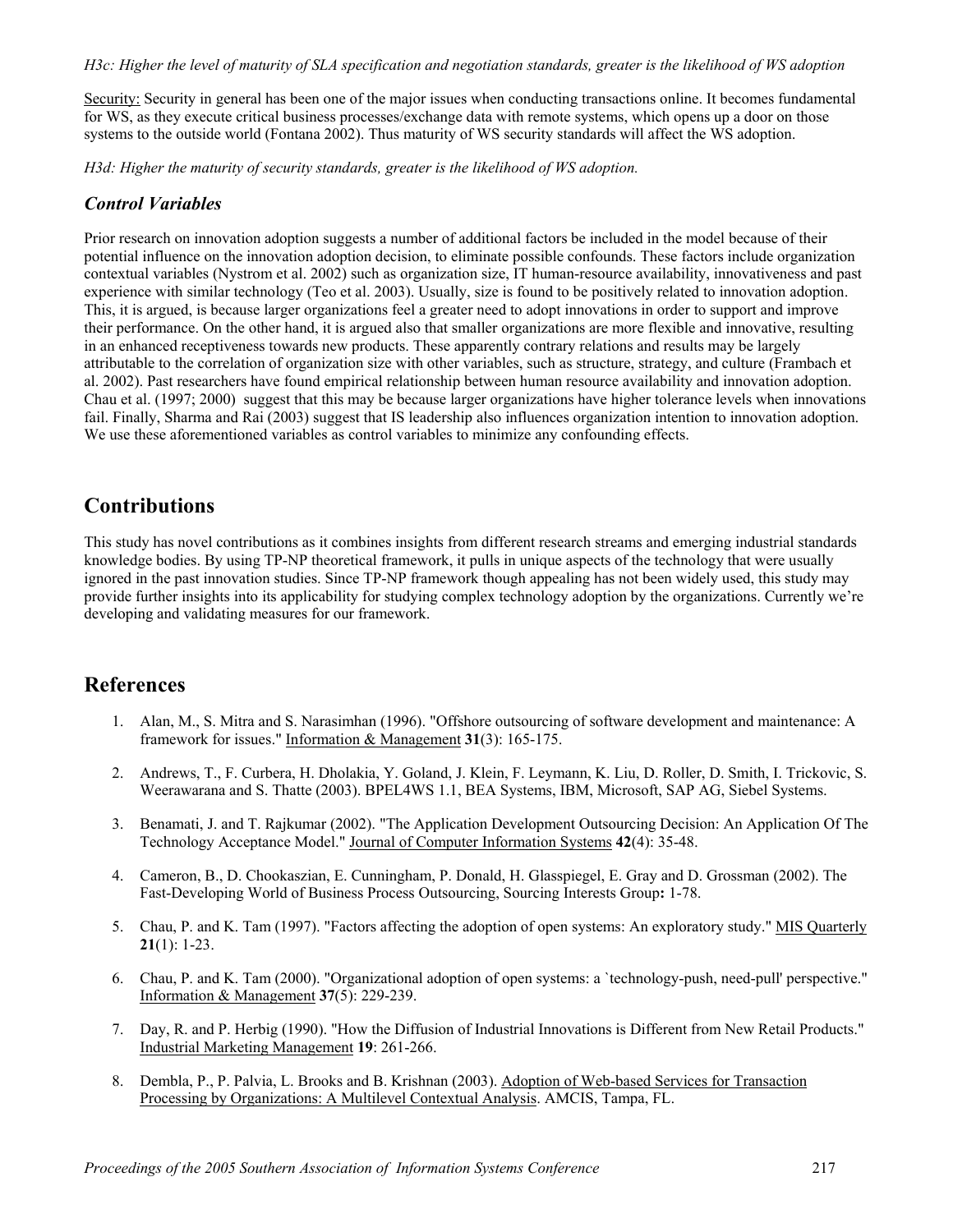- 9. Fontana, J. (2002). Top Web services worry: Security, Network World Fusion.
- 10. Frambach, R. and N. Schillewaert (2002). "Organizational innovation adoption: a multi-level framework of determinants and opportunities for future research." Journal of Business Research **55**(2): 163-176.
- 11. Gurbaxani, V. and J. Mooney (2002). Business Process Outsourcing: Implications for Process and Information Integration, CRITO, University of California**:** 1-5.
- 12. Hagel III, J. and J. Brown (2001). Your Next IT Strategy. Harvard Business Review. **79:** 105-113.
- 13. Hitt, M. A., B. W. Keats and S. M. DeMarie (1998). "Navigating In The New Competitive Landscape: Building Strategic Flexibility And Competitive Advantage In The 21st Century." Academy of Management Executive **12**(4): 22-42.
- 14. IntiraCorp (2000). Netsourcing: There's No Upside to Downtime. CIO Magazine.
- 15. Kaye, D. (2003). Loosely Coupled: The Missing Pieces of Web Services. Kentfield, CA, RDS Press.
- 16. Kern, T., J. Kreijger and L. Willcocks (2002). "Exploring ASP as sourcing strategy: theoretical perspectives, propositions for practice." The Journal of Strategic Information Systems **11**(2): 153-177.
- 17. Lee, J.-N. (2001). "The impact of knowledge sharing, organizational capability and partnership quality on IS outsourcing success." Information & Management **38**(5): 323-335.
- 18. Legris, P., J. Ingham and P. Collerette (2003). "Why do people use information technology? A critical review of the technology acceptance model." Information & Management **40**(3): 191-204.
- 19. Leymann, F., D. Roller and M. Schmidt (2002). "Web services and business process management." IBM Systems Journal **41**(2): 198-211.
- 20. Martinsons, M. and C. Cheung (2001). "The impact of emerging practices on IS specialists: perceptions, attitudes and role changes in Hong Kong." Information & Management **38**(3): 167-183.
- 21. Mehrtens, J., P. Cragg and A. Mills (2001). "A model of Internet adoption by SMEs." Information & Management **39**(3): 165-176.
- 22. Milroy, A. and A. Doyle (2002). The Benefits of Web Services, IDC**:** 1-10.
- 23. Nystrom, P., K. Ramamurthy and A. Wilson (2002). "Organizational context, climate and innovativeness: adoption of imaging technology." Journal of Engineering and Technology Management **19**(3-4): 221-247.
- 24. Santos, B. and K. Peffers (1998). "Competitor and vendor influence on the adoption of innovative applications in electronic commerce." Information & Management **34**(3): 175-184.
- 25. Sharma, S. and A. Rai (2003). "An assessment of the relationship between ISD leadership characteristics and IS innovation adoption in organizations." Information & Management **40**(5): 391-401.
- 26. Straub, D., D. Hoffman, B. Weber and C. Steinfield (2002). "Toward New Metrics for Net-Enhanced Organizations." Information Systems Research **13**(3): 227-238.
- 27. Ströbel, M. (2000). Dynamic Outsourcing of Services. Switzerland, IBM Research**:** 1-12.
- 28. Swanson, B. (1994). "Information systems innovation among organizations." Management Science **40**(9): 1069- 1092.
- 29. Teo, H., K. Wei and I. Benbasat (2003). "Predicting Intention to adopt Interorganizational linkages: An Institutional Perspective." MIS Quarterly **27**(1): 19-49.
- 30. Tornatzky, L. and K. Klein (1982). "Innovation Characteristics and Innovation Adoption Implementation: A Meta Analysis of Findings." IEEE Transactions on Engineering Management **29**(11): 28-45.
- 31. Willcocks, L., M. Lacity and T. Kern (1999). "Risk mitigation in IT outsourcing strategy revisited: longitudinal case